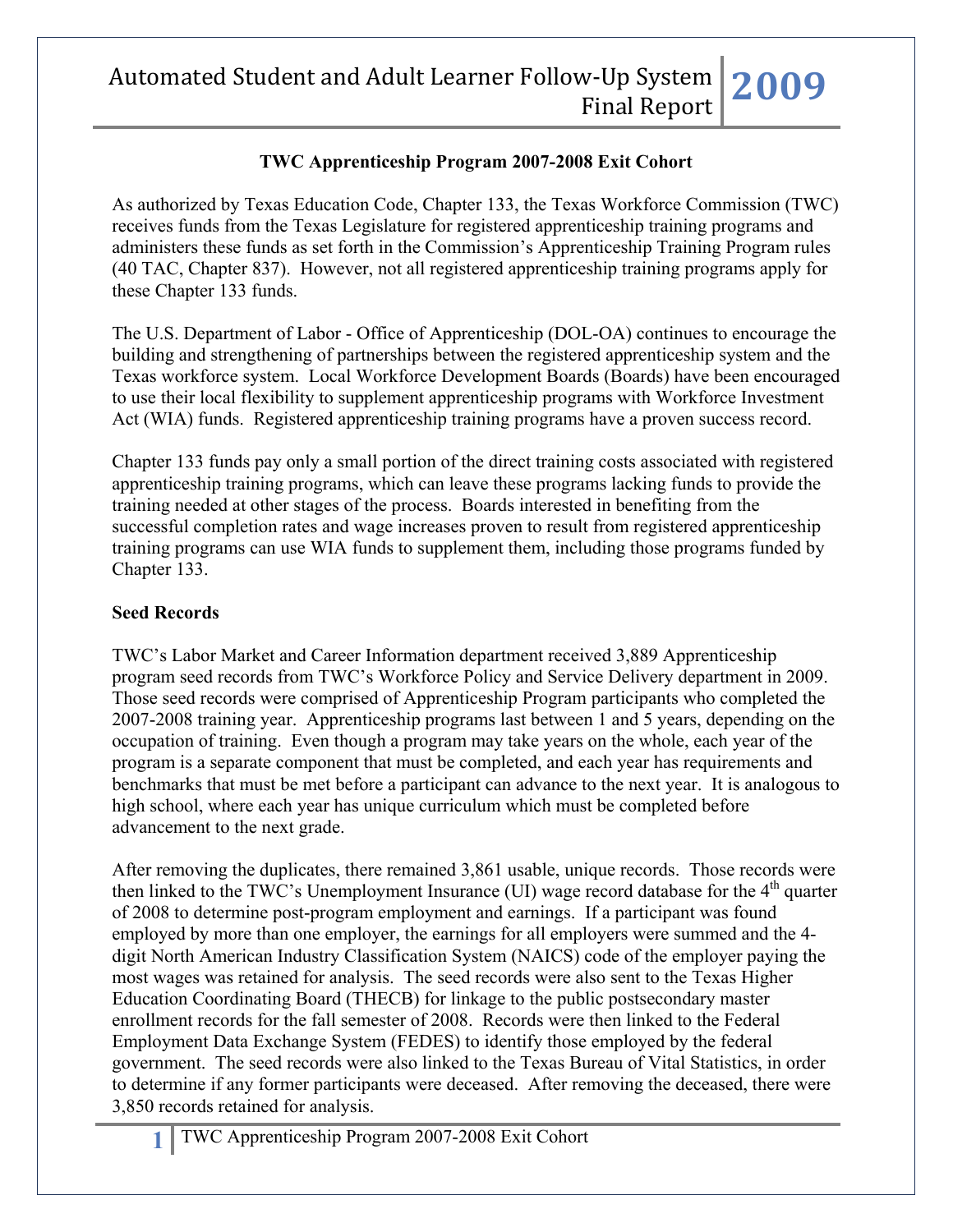#### **Results**

Employment and median quarterly earnings by completion status can be seen on Table 1 simultaneously. Each side of the table has been sorted independently of the other, with the overall cohort total included in the sort. This allows for the ranked display of two different pieces of information in the same table, and it also allows us to see how the groups compared to the total employment and earnings. As would be expected, participants who successfully completed the year's training and advanced on to the next had the highest employment (89.9%) and median quarterly earnings (\$8,648). The data do not distinguish those who have completed their entire course of apprenticeship training from those who have completed a particular year of training and are moving on to the next. Since full-time employment is a requirement of the program, and the employment data is from the  $4<sup>th</sup>$  quarter of 2008, some members of the "Successfully Completed and Advanced" category are participants who have completed their entire course of training, but not all.

| $\frac{0}{0}$<br>Working | N     | <b>Completion Status</b>      |                               |       | <b>Median</b><br><b>Earnings</b> |
|--------------------------|-------|-------------------------------|-------------------------------|-------|----------------------------------|
|                          |       | <b>Successfully Completed</b> | <b>Successfully Completed</b> |       |                                  |
| 89.9                     | 2,833 | & Advanced                    | & Advanced                    | 2,833 | \$8,648                          |
| 85.9                     | 3,850 | Total                         | 3,850<br>Total                |       | \$8,216                          |
|                          |       | Gained Skills & did not       | <b>Successfully Completed</b> |       |                                  |
| 76.9                     | 572   | complete                      | & did not Advanced            | 82    | \$7,769                          |
|                          |       | <b>Successfully Completed</b> | Gained Skills & did not       |       |                                  |
| 73.2                     | 82    | & did not Advanced            | complete                      | 572   | \$6,671                          |
| 71.3                     | 363   | Did not complete training     | Did not complete training     | 363   | \$6,268                          |

#### **Table 1. Employment and Earnings by Completion Status**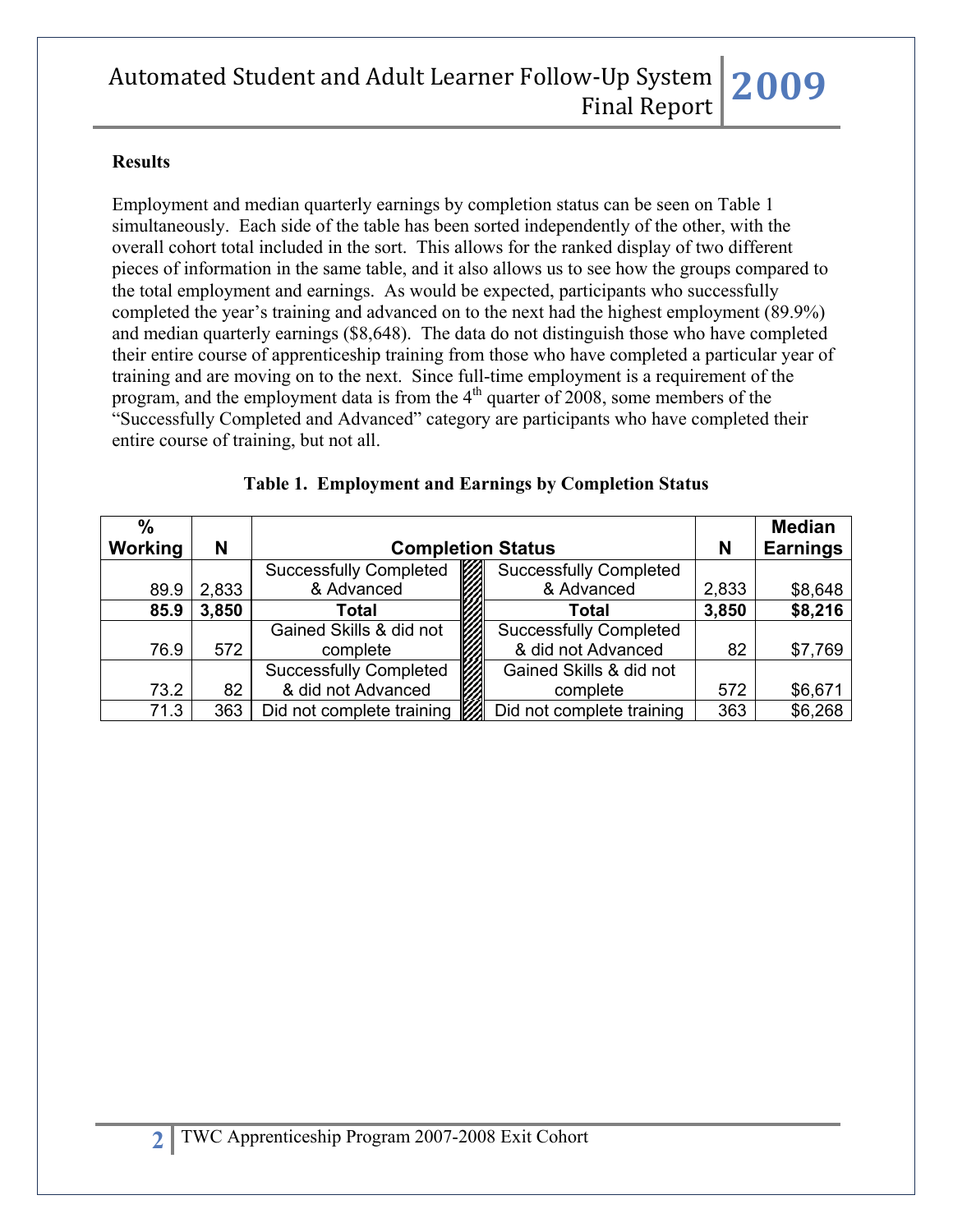Table 2 shows employment by the occupations of training for program participants. The three occupations with the most participants were Electrician, Plumber/Pipefitter, and Sheet Metal Worker. Of occupations with more than 50 apprentices, Electrician had the highest employment during the target quarter with 88.5 percent employed, followed by Pipefitter with 88.2 percent employed. Employment for the entire cohort in the  $4<sup>th</sup>$  quarter of 2008 was 85.9 percent. Overall median quarterly earnings for the cohort were  $\frac{$2,216}{}$  in the 4<sup>th</sup> quarter of 2008. Operating Engineers had the highest median earnings of all occupations with \$13,762. Plumber/Pipefitter apprentices had the highest median quarterly earnings between the three largest occupations, earning \$8,661. Electricians, the largest group, had median quarterly earnings of \$8,291.

| %       |       |                                    |  |                               | <b>Median</b> |                 |
|---------|-------|------------------------------------|--|-------------------------------|---------------|-----------------|
| Working | N     | <b>Occupation</b>                  |  |                               | N             | <b>Earnings</b> |
| 100.0   | n/a   | <b>Cement Mason</b>                |  | <b>Operating Engineer</b>     |               | \$13,762        |
| 100.0   | n/a   | <b>Plaster</b>                     |  | Millwright                    | 10            | \$12,527        |
| 100.0   | n/a   | Telecommunications                 |  | <b>Aircraft Manufacturing</b> | 9             | \$11,632        |
| 100.0   | 6     | Electrician Systems Tech           |  | Insulator                     | 18            | \$9,068         |
| 100.0   | 7     | <b>Engine Maintenance Mechanic</b> |  | Motor Grader Operator         | 14            | \$8,785         |
| 89.6    | 48    | <b>HVAC</b>                        |  | Plumber & pipefitters         | 638           | \$8,661         |
| 88.5    | 2,330 | Electrician                        |  | <b>Telecommunications</b>     | n/a           | \$8,297         |
| 88.2    | 68    | Pipefitter                         |  | Electrician                   | 2,330         | \$8,291         |
| 87.5    | 32    | <b>Operating Engineer</b>          |  | <b>Total</b>                  | 3,850         | \$8,216         |
| 85.9    | 3,850 | <b>Total</b>                       |  | Carpenter                     | 110           | \$8,084         |
| 83.7    | 638   | Plumber & pipefitters              |  | Iron Worker                   | 214           | \$7,980         |
| 83.3    | 18    | Insulator                          |  | Pipefitter                    | 68            | \$7,938         |
| 82.7    | 110   | Carpenter                          |  | <b>HVAC</b>                   | 48            | \$7,698         |
| 81.7    | 290   | <b>Sheet Metal Worker</b>          |  | <b>Sheet Metal Worker</b>     | 290           | \$7,599         |
| 78.6    | 14    | Motor Grader Operator              |  | Engine Maintenance Mechanic   | 7             | \$7,393         |
| 75.2    | 214   | Iron Worker                        |  | <b>Drywall Applicator</b>     | n/a           | \$5,897         |
| 75.0    | n/a   | <b>Automotive Tech</b>             |  | Taper                         | n/a           | \$5,541         |
| 75.0    | n/a   | <b>Drywall Applicator</b>          |  | Painter                       | 20            | \$5,488         |
| 72.2    | 18    | Masonry                            |  | Plaster                       | n/a           | \$5,456         |
| 70.0    | 10    | Millwright                         |  | Masonry                       | 18            | \$4,002         |
| 60.0    | 20    | Painter                            |  | Electrician Systems Tech      | 6             | \$2,128         |
| 55.6    | 9     | <b>Aircraft Manufacturing</b>      |  | <b>Cement Mason</b>           | n/a           | \$1,908         |
| 33.3    | n/a   | Taper                              |  | <b>Automotive Tech</b>        | n/a           | \$740           |

### **Table 2. Employment and Earnings by Occupation**

Note: Cells with values less than 5 are marked "n/a" to protect the privacy of cohort members.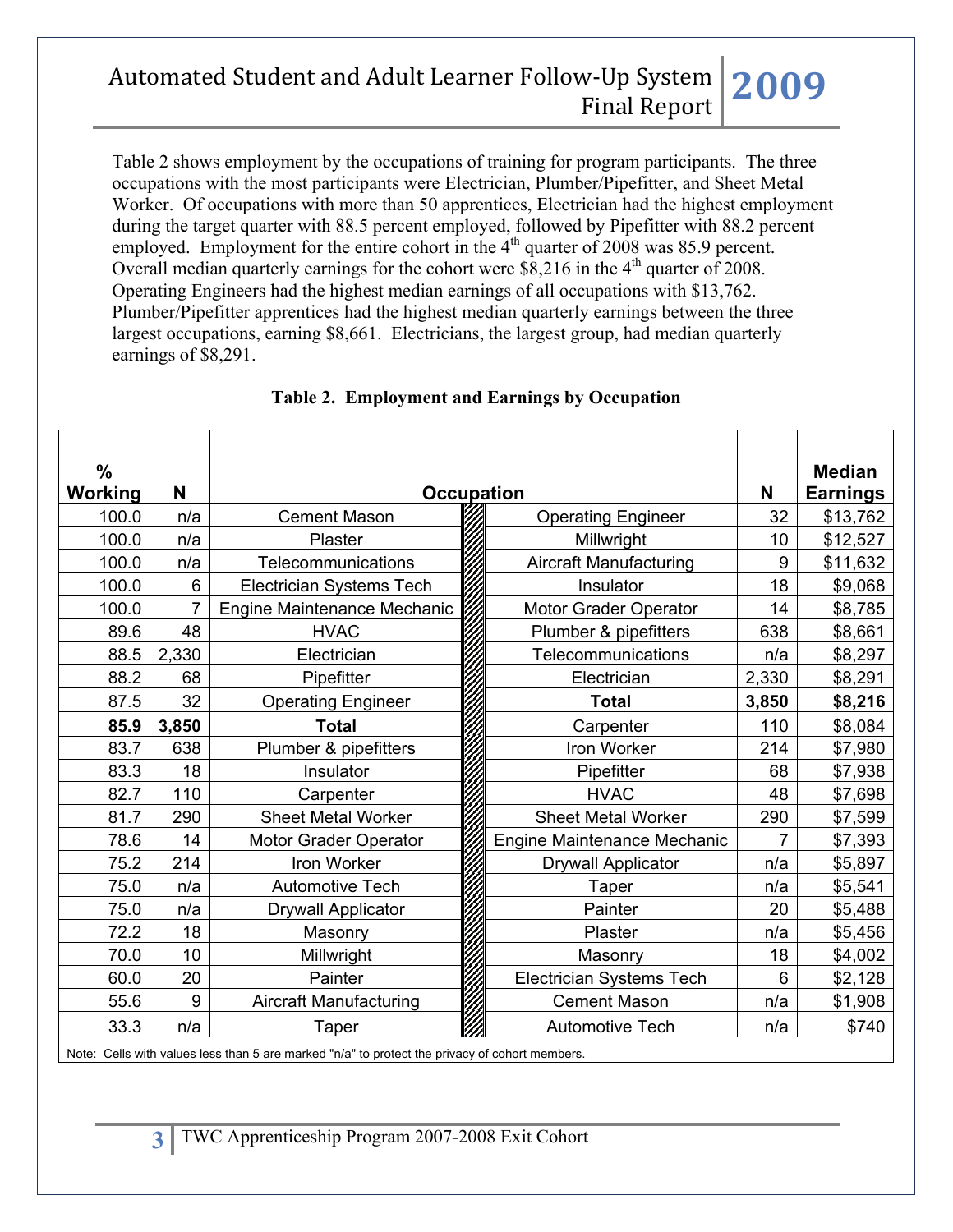North East ISD was the training provider whose participants had the highest employment during the study period at 95.1 percent (Table 3). South San Antonio ISD had the second highest employment at 91.9 percent. Northside ISD had the most participants, and their employment was 87.8 percent. Beaumont ISD participants had the highest median quarterly earnings over the study period at \$9,882. Fort Worth ISD had the second-highest median quarterly earnings at \$9,160. Northside ISD exiters earned \$8,652 in the  $4<sup>th</sup>$  quarter of 2008.

| $\frac{0}{0}$<br>Working | N     | <b>Training Provider</b>   |  |                            | N     | <b>Median</b><br><b>Earnings</b> |
|--------------------------|-------|----------------------------|--|----------------------------|-------|----------------------------------|
| 100.0                    | n/a   | <b>Hallsville ISD</b>      |  | <b>Beaumont ISD</b>        | 260   | \$9,882                          |
| 95.1                     | 163   | North East ISD             |  | Fort Worth ISD             | 470   | \$9,160                          |
| 91.9                     | 148   | South San Antonio ISD      |  | Leander ISD                | 264   | \$8,826                          |
| 91.5                     | 82    | Corpus Christi ISD         |  | Region 9 ESC               | 64    | \$8,769                          |
| 90.2                     | 51    | <b>College Station ISD</b> |  | Amarillo College           | 213   | \$8,689                          |
| 90.0                     | 260   | <b>Beaumont ISD</b>        |  | Manor ISD                  | 328   | \$8,683                          |
| 89.1                     | 64    | Region 9 ESC               |  | Northside ISD              | 690   | \$8,652                          |
| 88.7                     | 470   | Fort Worth ISD             |  | Dallas ISD                 | 413   | \$8,345                          |
| 87.8                     | 690   | Northside ISD              |  | <b>Total</b>               | 3,850 | \$8,216                          |
| 87.2                     | 328   | Manor ISD                  |  | <b>Hooks ISD</b>           | 30    | \$7,943                          |
| 86.4                     | 213   | Amarillo College           |  | St Phillip's College       | 16    | \$7,742                          |
| 86.2                     | 413   | Dallas ISD                 |  | Waco ISD                   | 67    | \$7,738                          |
| 85.9                     | 3,850 | <b>Total</b>               |  | North East ISD             | 163   | \$7,724                          |
| 84.1                     | 264   | <b>Leander ISD</b>         |  | <b>Tyler ISD</b>           | 17    | \$7,654                          |
| 83.7                     | 43    | South Plains College       |  | South San Antonio ISD      | 148   | \$7,585                          |
| 83.6                     | 67    | Waco ISD                   |  | <b>College Station ISD</b> | 51    | \$7,423                          |
| 76.5                     | 17    | <b>Tyler ISD</b>           |  | South Plains College       | 43    | \$7,325                          |
| 76.5                     | 17    | Vernon College             |  | <b>Hallsville ISD</b>      | n/a   | \$6,909                          |
| 75.9                     | 174   | <b>TSTC Harlingen</b>      |  | Corpus Christi ISD         | 82    | \$6,767                          |
| 75.0                     | 16    | St Phillip's College       |  | El Paso Community College  | 336   | \$5,648                          |
| 74.7                     | 336   | El Paso Community College  |  | Vernon College             | 17    | \$5,495                          |
| 53.3                     | 30    | <b>Hooks ISD</b>           |  | <b>TSTC Harlingen</b>      | 174   | \$5,069                          |

#### **Table 3. Employment and Earnings by Training Provider**

Note: Cells with values less than 5 are marked "n/a" to protect the privacy of cohort members.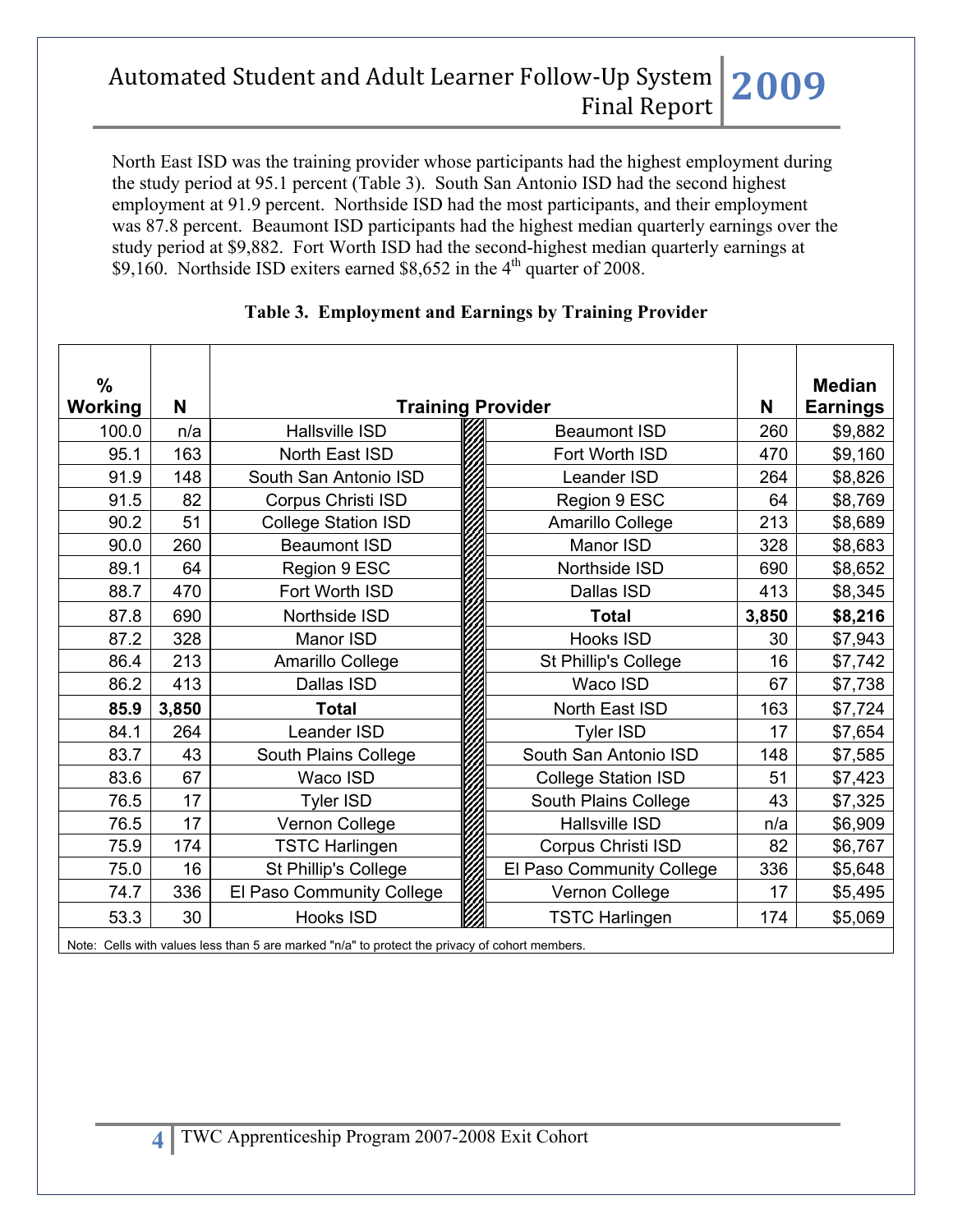As would be expected, Building Equipment Contractors was the industry of employment with the largest number of Apprenticeship program participants found employed in the 4<sup>th</sup> quarter of 2008 (Table 4). Participants found working in the Other Specialty Trade Contractors industry had the highest median quarterly earnings at \$13,607. Six of the ten industries in the top ten were either contracting or construction.

| <b>Industry of Employment</b>                                                | N<br>Working | <b>Median</b><br><b>Earnings</b> | <b>NAICS</b><br>Code |
|------------------------------------------------------------------------------|--------------|----------------------------------|----------------------|
| <b>Building Equipment Contractors</b>                                        | 2,241        | \$8,519                          | 2382                 |
| <b>Employment Services</b>                                                   | 187          | \$5,814                          | 5613                 |
| Foundation, Structure, and Building<br><b>Exterior Contractors</b>           | 112          | \$8,630                          | 2381                 |
| Nonresidential Building Construction                                         | 87           | \$8,863                          | 2362                 |
| <b>Architectural and Structural Metals</b>                                   |              |                                  |                      |
| Manufacturing                                                                | 59           | \$8,173                          | 3323                 |
| <b>Building Finishing Contractors</b>                                        | 53           | \$7,530                          | 2383                 |
| <b>Other Specialty Trade Contractors</b>                                     | 30           | \$13,607                         | 2389                 |
| <b>Limited-Service Eating Places</b>                                         | 24           | \$2,207                          | 7222                 |
| <b>Utility System Construction</b>                                           | 19           | \$7,969                          | 2371                 |
| Hardware, and Plumbing and Heating<br><b>Equipment and Supplies Merchant</b> |              |                                  |                      |
| Wholesalers                                                                  | 19           | \$12,269                         | 4237                 |

**Table 4. Top 10 Industries of Employment by 4-Digit NAICS Code**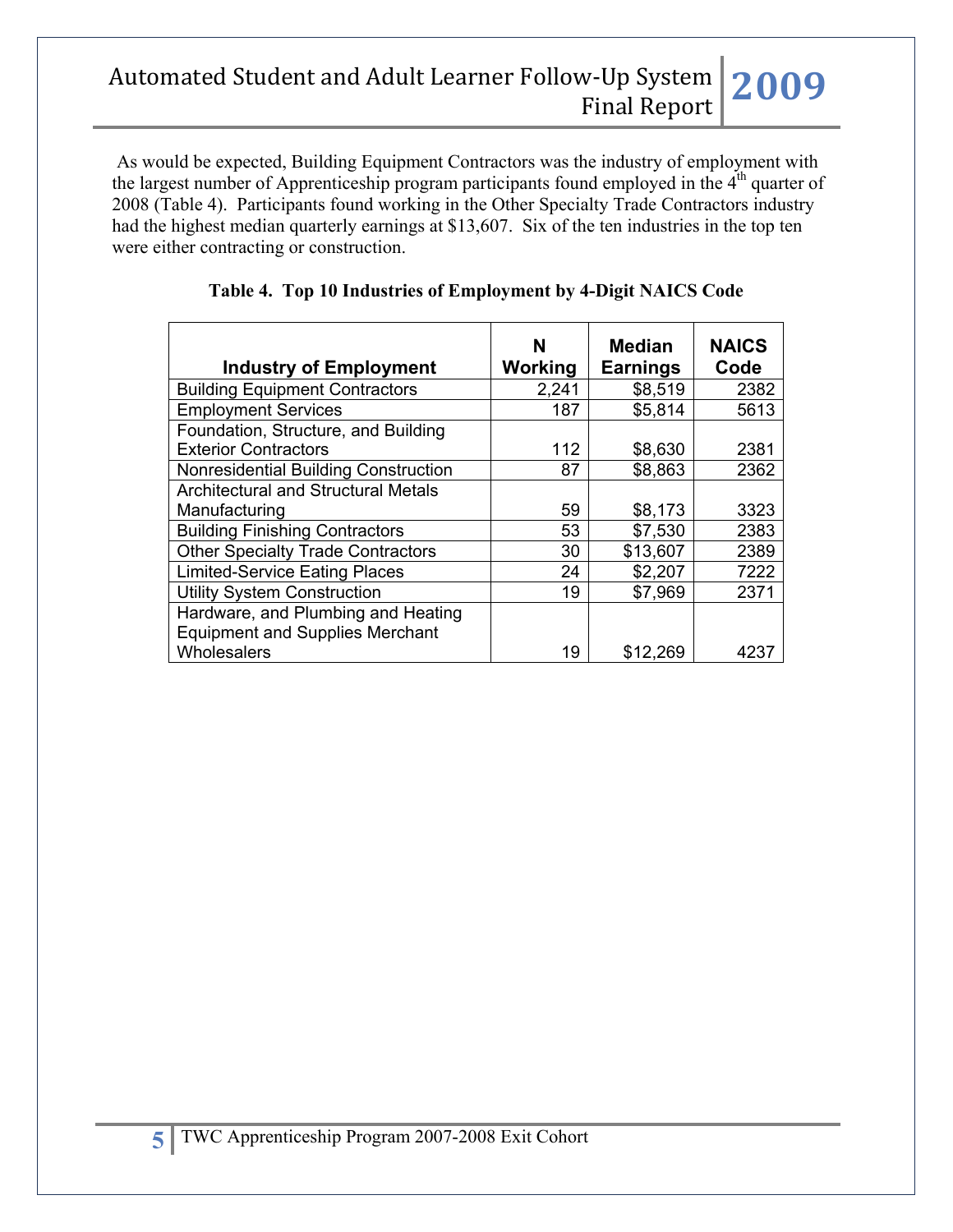Tables 6 and 7 are the result of seed record linkage to the THECB's master enrollment file, the CBM001. Seed records were linked to the Fall 2008 semester only. It is important to distinguish the source of data for Tables 6 and 7 from the preceding tables in this report because participants found in the following tables are most likely not enrolled in these programs or institutions as part of their apprenticeship program. The participants found in the CBM001 are found enrolled in courses for semester credit hours that apply toward a degree credential (i.e., certificate, associate's degree, advanced technical degree). According to the THECB's Reporting and Procedures Manual for Texas Community, Technical, and State Colleges, the CBM001:

*"… includes all students enrolled at the reporting institution in courses (for which semester credit hours are awarded) as of the official census date, which shall be the 12th class day for the fall and spring semesters (16 week sessions) and the 4th class day for each of the summer terms (6 week sessions)."* 

Table 6 shows the Classification of Instructional Programming (CIP) titles of the top 10 areas of enrollment for program participants who were found enrolled in postsecondary education during the fall semester of 2008. An overwhelming majority of participants who were found in school were receiving instruction in the Electrical and Power Transmission Installation/Installer, General instructional area. Welding Technology/Welder was a distant second.

#### **Table 6. Top 10 Areas of Enrollment, by 6-digit CIP Code, for All Participants Enrolled in Postsecondary Education in the Fall Semester 2008**

| <b>CIP Title</b>                                                                               | N   |
|------------------------------------------------------------------------------------------------|-----|
| Electrical and Power Transmission Installation/Installer, General                              | 122 |
| Welding Technology/Welder                                                                      | 24  |
| Industrial Electronics Technology/Technician                                                   | 11  |
| Liberal Arts and Sciences/Liberal Studies                                                      | 9   |
| Business Administration and Management, General                                                | 7   |
| Computer Engineering Technology/ Technician                                                    | 6   |
| Electrician                                                                                    | 6   |
| Undeclared                                                                                     | 6   |
| Electrical/Electronic Equipment Installation and Repair, General                               | 5   |
| Occupational Safety and Health Technology/Technician                                           | n/a |
| Note: Cells with values less than 5 are marked "n/a" to protect the privacy of cohort members. |     |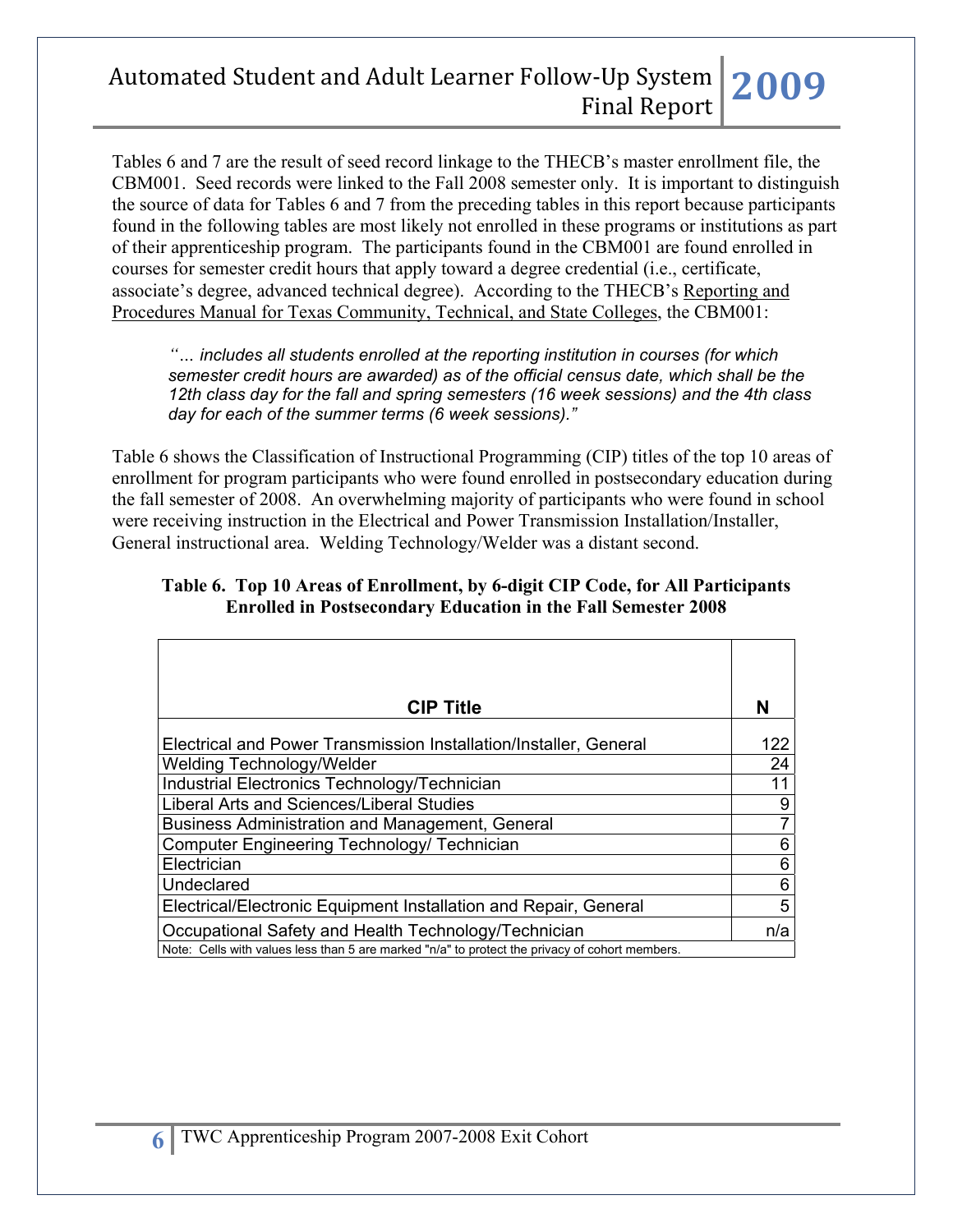Table 7 shows the ten postsecondary institutions with the largest number of program participants found enrolled in the fall semester of 2008. Tarrant County Northwest Campus had, by far, the largest number of exiters enrolled, followed by South Plains College.

| Table 7. Top 10 Postsecondary Institutions with the Highest Number of Participants |
|------------------------------------------------------------------------------------|
| <b>Enrolled in the Fall Semester 2008</b>                                          |
|                                                                                    |

| Institution                                                                                       | N   |  |
|---------------------------------------------------------------------------------------------------|-----|--|
| <b>Tarrant County Northwest Campus</b>                                                            | 143 |  |
| South Plains College                                                                              | 20  |  |
| Vernon College                                                                                    | 12  |  |
| St. Philip's College                                                                              | 10  |  |
| El Paso Community College District                                                                |     |  |
| <b>Blinn College</b>                                                                              | 6   |  |
| <b>Austin Community College</b>                                                                   | 6   |  |
| <b>DCCCD North Lake College</b>                                                                   | 6   |  |
| Amarillo College                                                                                  | 5   |  |
| Del Mar College                                                                                   | n/a |  |
| Note: Cells with values less than 5 are marked "n/a" to protect the privacy<br>of cohort members. |     |  |